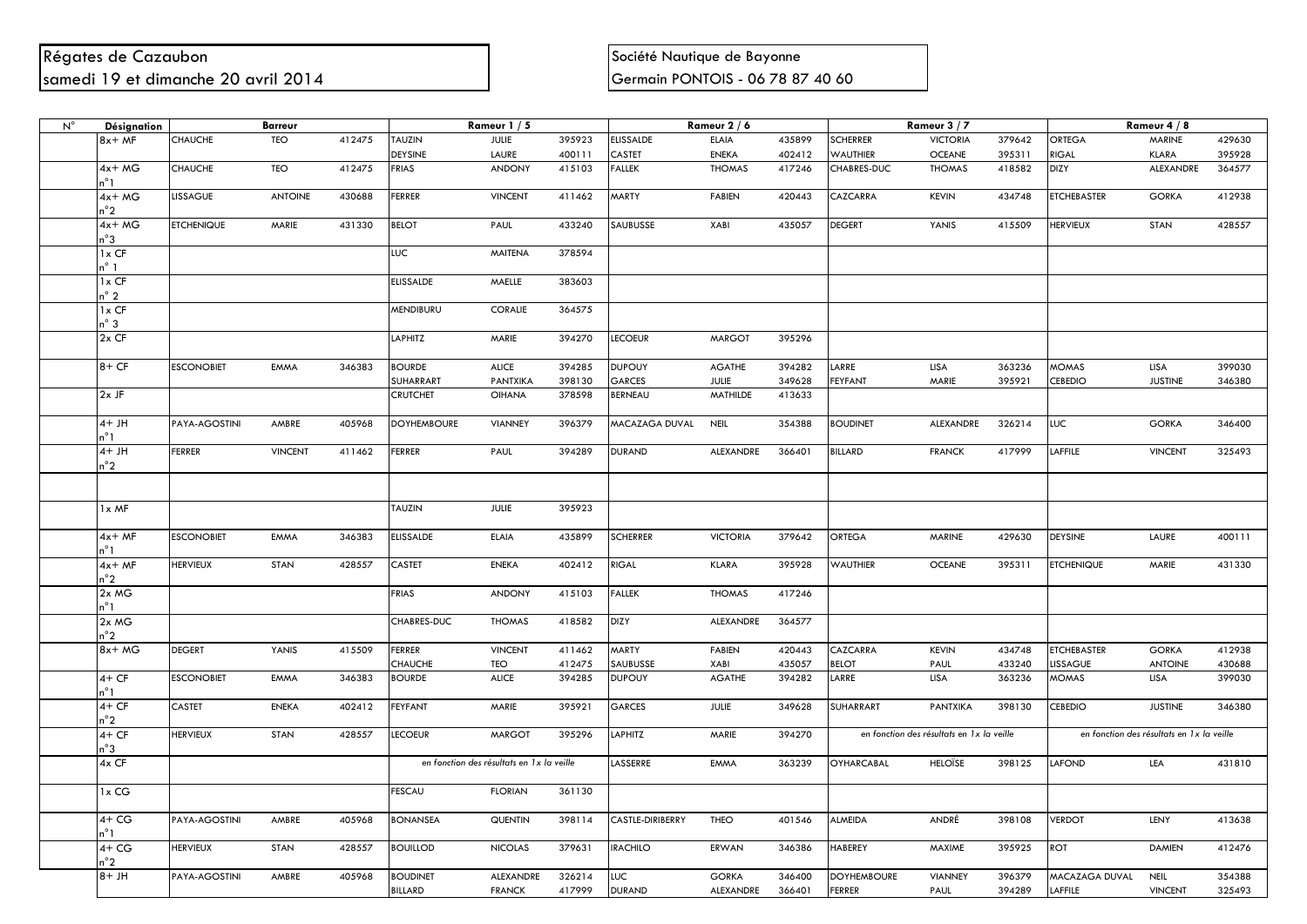## Régates de Cazaubon samedi 19 et dimanche 20 avril 2014

|                         |                                 | samedi: ALLER                   |                 |                   |                     |                                  | samedi: RETOUR                 |                        |        |   |
|-------------------------|---------------------------------|---------------------------------|-----------------|-------------------|---------------------|----------------------------------|--------------------------------|------------------------|--------|---|
|                         |                                 |                                 |                 |                   |                     |                                  |                                |                        |        |   |
|                         | Mascott + grande remorque       |                                 |                 |                   |                     | <b>Bus 60 places</b>             |                                |                        |        |   |
|                         | Départ à 6h30 de Bayonne        |                                 |                 |                   |                     | Retour vers 19h30 à Bayonne      |                                |                        |        |   |
|                         | Chauffeur: Germain PONTOIS      |                                 | €               | А<br>R            |                     | Chauffeur: Davy CAMY             |                                |                        | €<br>А | R |
|                         | 1 PONTOIS                       | <b>GERMAIN</b>                  | CAD             |                   | $\mathbf{1}$        | <b>CAMY</b>                      | <b>DAVY</b>                    | CAD                    |        |   |
| $\overline{\mathbf{c}}$ | CHASSAGNE                       | <b>MICHAEL</b>                  | CAD             |                   | $\overline{2}$      | <b>GONDARD</b>                   | LAURA                          | CAD                    |        |   |
| 3                       | <b>LAGRABE</b>                  | PHILIPPE                        | CAD             |                   | 3                   | <b>ETCHAIDE</b>                  | <b>JOEL</b>                    | CAD                    |        |   |
| 4                       | <b>GARCIA</b>                   | <b>FRANCIS</b>                  | CAD             |                   | $\overline{4}$      | <b>LISSART</b>                   | <b>PATRICK</b>                 | CAD                    |        |   |
| 5                       |                                 |                                 |                 |                   | 5                   | <b>ETIENNE</b>                   | <b>OMBELINE</b>                | CAD                    |        |   |
| 6<br>$\overline{7}$     |                                 |                                 |                 |                   | 6<br>$\overline{7}$ | <b>BOURDE</b><br><b>CEBEDIO</b>  | <b>ALICE</b><br><b>JUSTINE</b> | CF<br>CF               |        |   |
|                         |                                 |                                 |                 |                   | 8                   | <b>ELISSALDE</b>                 | MAELLE                         | CF                     |        |   |
|                         | <b>Bus 60 places</b>            |                                 |                 |                   | 9                   | <b>ESCONOBIET</b>                | <b>EMMA</b>                    | CF                     |        |   |
|                         | Départ à 6h30                   |                                 |                 |                   | 10                  | <b>FEYFANT</b>                   | MARIE                          | CF                     |        |   |
|                         | Chauffeur: Davy CAMY            |                                 |                 |                   | 11                  | <b>GARCES</b>                    | <b>JULIE</b>                   | CF                     |        |   |
|                         |                                 |                                 | €               | $\mathsf{R}$<br>A | 12                  | <b>LAPHITZ</b>                   | MARIE                          | CF                     |        |   |
| $\overline{2}$          | 1 CAMY<br><b>GONDARD</b>        | <b>DAVY</b><br>LAURA            | CAD<br>CAD      |                   | 14                  | 13 LARRE<br><b>LECOEUR</b>       | LISA<br><b>MARGOT</b>          | CF<br>CF               |        |   |
| 3                       | <b>ETCHAIDE</b>                 | <b>JOEL</b>                     | CAD             |                   |                     | 15 LUC                           | <b>MAITENA</b>                 | CF                     |        |   |
| 4                       | <b>DAMESTOYE</b>                | <b>GEORGES</b>                  | CAD             |                   |                     | 16 MENDIBURU                     | <b>CORALIE</b>                 | CF                     |        |   |
|                         | 5 LISSART                       | <b>PATRICK</b>                  | CAD             |                   | 17                  | <b>MOMAS</b>                     | <b>LISA</b>                    | CF                     |        |   |
| 6                       | <b>VIGNERTE</b>                 | RAMUNCHO                        | CAD             |                   |                     | 18 SUHARRART                     | <b>PANTXIKA</b>                | CF                     |        |   |
| $\overline{7}$          | <b>ETIENNE</b>                  | <b>OMBELINE</b>                 | CAD             |                   | 19                  | <b>FESCAU</b>                    | <b>FLORIAN</b>                 | CG                     |        |   |
| 8<br>9                  | <b>BOURDE</b><br><b>CEBEDIO</b> | <b>ALICE</b><br><b>JUSTINE</b>  | CF<br>CF        |                   | 20                  | <b>CASTLE</b><br><b>BONENSEA</b> | <b>THEO</b><br><b>QUENTIN</b>  | CG<br>CG               |        |   |
|                         | 10 DUPOUY                       | <b>AGATHE</b>                   | CF              |                   | 21<br>22            | <b>CASTET</b>                    | <b>ENEKA</b>                   | MF                     |        |   |
|                         | 11 ELISSALDE                    | MAELLE                          | CF              |                   |                     | 23 DEYSINE                       | LAURE                          | MF                     |        |   |
|                         | 12 ESCONOBIET                   | <b>EMMA</b>                     | CF              |                   | 24                  | <b>ELISSALDE</b>                 | <b>ELAIA</b>                   | MF                     |        |   |
|                         | 13 FEYFANT                      | MARIE                           | CF              |                   |                     | 25 ETCHENIQUE                    | MARIE                          | MF                     |        |   |
|                         | 14 GARCES                       | JULIE                           | CF              |                   | 26                  | <b>ORTEGA</b>                    | <b>MARINE</b>                  | MF                     |        |   |
|                         | 15 LAPHITZ                      | MARIE                           | CF              |                   | 27                  | <b>RIGAL</b>                     | <b>KLARA</b>                   | <b>MF</b>              |        |   |
| 17                      | 16 LARRE<br><b>LECOEUR</b>      | <b>LISA</b><br><b>MARGOT</b>    | CF<br>CF        |                   | 28<br>29            | <b>WAUTHIER</b><br><b>BELOT</b>  | <b>OCEANE</b><br>PAUL          | MF<br><b>MG</b>        |        |   |
|                         | <b>18 LUC</b>                   | <b>MAITENA</b>                  | CF              |                   | 30                  | <b>CAZCARRA</b>                  | <b>KEVIN</b>                   | <b>MG</b>              |        |   |
| 19                      | <b>MENDIBURU</b>                | <b>CORALIE</b>                  | CF              |                   |                     | 31 CHABRES-DUC                   | <b>THOMAS</b>                  | <b>MG</b>              |        |   |
|                         | 20 MOMAS                        | LISA                            | CF              |                   | 32                  | <b>CHAUCHE</b>                   | <b>TEO</b>                     | <b>MG</b>              |        |   |
| 21                      | SUHARRART                       | <b>PANTXIKA</b>                 | CF              |                   | 33                  | <b>DEGERT</b>                    | YANIS                          | <b>MG</b>              |        |   |
| 22                      | <b>FESCAU</b>                   | <b>FLORIAN</b>                  | CG              |                   | 34                  | <b>DIZY</b>                      | ALEXANDRE                      | <b>MG</b>              |        |   |
| 24                      | 23 CASTLE<br><b>BONENSEA</b>    | <b>THEO</b><br>QUENTIN          | CG<br>CG        |                   | 35                  | <b>ETCHEBASTER</b><br>36 FALLEK  | <b>GORKA</b><br><b>THOMAS</b>  | <b>MG</b><br><b>MG</b> |        |   |
|                         | 25 BERNEAU                      | MATHILDE                        | JF              |                   |                     | 37 FRIAS                         | <b>ANDONY</b>                  | <b>MG</b>              |        |   |
|                         | 26 CONQUERET                    | <b>DIANE</b>                    | JF              |                   | 38                  | <b>HERVIEUX</b>                  | <b>STAN</b>                    | <b>MG</b>              |        |   |
| 27                      | <b>CRUTCHET</b>                 | <b>OIHANA</b>                   | JF              |                   | 39                  | <b>LISSAGUE</b>                  | <b>ANTOINE</b>                 | <b>MG</b>              |        |   |
|                         | 28 PAYA-AGOSTINI                | AMBRE                           | JF              |                   |                     | 40 MARTY                         | <b>FABIEN</b>                  | <b>MG</b>              |        |   |
|                         | 29 BILLARD                      | <b>FRANCK</b>                   | JH              |                   |                     | 41 SAUBUSSE                      | <b>XABI</b>                    | МG                     |        |   |
|                         | 30 BOUDINET                     | ALEXANDRE                       | JH              |                   | 42                  |                                  |                                |                        |        |   |
|                         | 31 DOYHEMBOURE<br>32 DURAND     | <b>VIANNEY</b><br>ALEXANDRE     | JH<br>JH        |                   | 43<br>44            |                                  |                                |                        |        |   |
|                         | 33 FERRER                       | PAUL                            | JH              |                   | 45                  |                                  |                                |                        |        |   |
|                         | 34 LAFFILE                      | <b>VINCENT</b>                  | JH              |                   | 46                  |                                  |                                |                        |        |   |
|                         | 35 LUC                          | <b>GORKA</b>                    | JH              |                   | 47                  |                                  |                                |                        |        |   |
|                         | 36 MACAZAGA DUVAL               | <b>NEIL</b>                     | JH              |                   | 48                  |                                  |                                |                        |        |   |
|                         | 37 CASTET                       | <b>ENEKA</b>                    | MF              |                   | 49                  |                                  |                                |                        |        |   |
|                         | 38 DEYSINE<br>39 ELISSALDE      | LAURE<br><b>ELAIA</b>           | MF<br>MF        |                   | 50<br>51            |                                  |                                |                        |        |   |
|                         | 40 ETCHENIQUE                   | MARIE                           | <b>MF</b>       |                   | 52                  |                                  |                                |                        |        |   |
|                         | 41 ORTEGA                       | <b>MARINE</b>                   | MF              |                   | 53                  |                                  |                                |                        |        |   |
|                         | 42 RIGAL                        | <b>KLARA</b>                    | MF              |                   | 54                  |                                  |                                |                        |        |   |
|                         | 43 SCHERRER                     | <b>VICTORIA</b>                 | MF              |                   | 55                  |                                  |                                |                        |        |   |
|                         | 44 TAUZIN                       | <b>JULIE</b>                    | MF              |                   | 56                  |                                  |                                |                        |        |   |
|                         | 45 WAUTHIER                     | <b>OCEANE</b>                   | MF              |                   | 57<br>58            |                                  |                                |                        |        |   |
|                         | 46 BELOT<br>47 CAZCARRA         | PAUL<br><b>KEVIN</b>            | <b>MG</b><br>МG |                   | 59                  |                                  |                                |                        |        |   |
|                         | 48 CHABRES-DUC                  | <b>THOMAS</b>                   | <b>MG</b>       |                   | 60                  |                                  |                                |                        |        |   |
|                         | 49 CHAUCHE                      | TEO                             | MG.             |                   |                     |                                  |                                |                        |        |   |
|                         | 50 DEGERT                       | YANIS                           | МG              |                   |                     | véhicule Yoye                    |                                |                        |        |   |
|                         | 51 DIZY                         | ALEXANDRE                       | <b>MG</b>       |                   |                     |                                  |                                |                        |        |   |
|                         | 52 ETCHEBASTER                  | <b>GORKA</b>                    | <b>MG</b>       |                   |                     |                                  |                                |                        |        |   |
|                         | 53 FALLEK                       | <b>THOMAS</b>                   | МG              |                   |                     |                                  |                                |                        | €<br>A | R |
|                         | 54 FERRER<br>55 FRIAS           | <b>VINCENT</b><br><b>ANDONY</b> | МG<br><b>MG</b> |                   |                     | 1 DAMESTOYE<br>2 BERNEAU         | <b>GEORGES</b><br>MATHILDE     | CAD<br>JF              |        |   |
|                         | 56 HERVIEUX                     | <b>STAN</b>                     | МG              |                   |                     | 3 CRUTCHET                       | <b>OIHANA</b>                  | JF                     |        |   |
|                         | 57 LISSAGUE                     | <b>ANTOINE</b>                  | <b>MG</b>       |                   |                     |                                  |                                |                        |        |   |
|                         | 58 MARTY                        | <b>FABIEN</b>                   | <b>MG</b>       |                   |                     |                                  |                                |                        |        |   |
|                         | 59 SAUBUSSE                     | XABI                            | <b>MG</b>       |                   |                     |                                  |                                |                        |        |   |
| 60                      |                                 |                                 |                 |                   |                     |                                  |                                |                        |        |   |